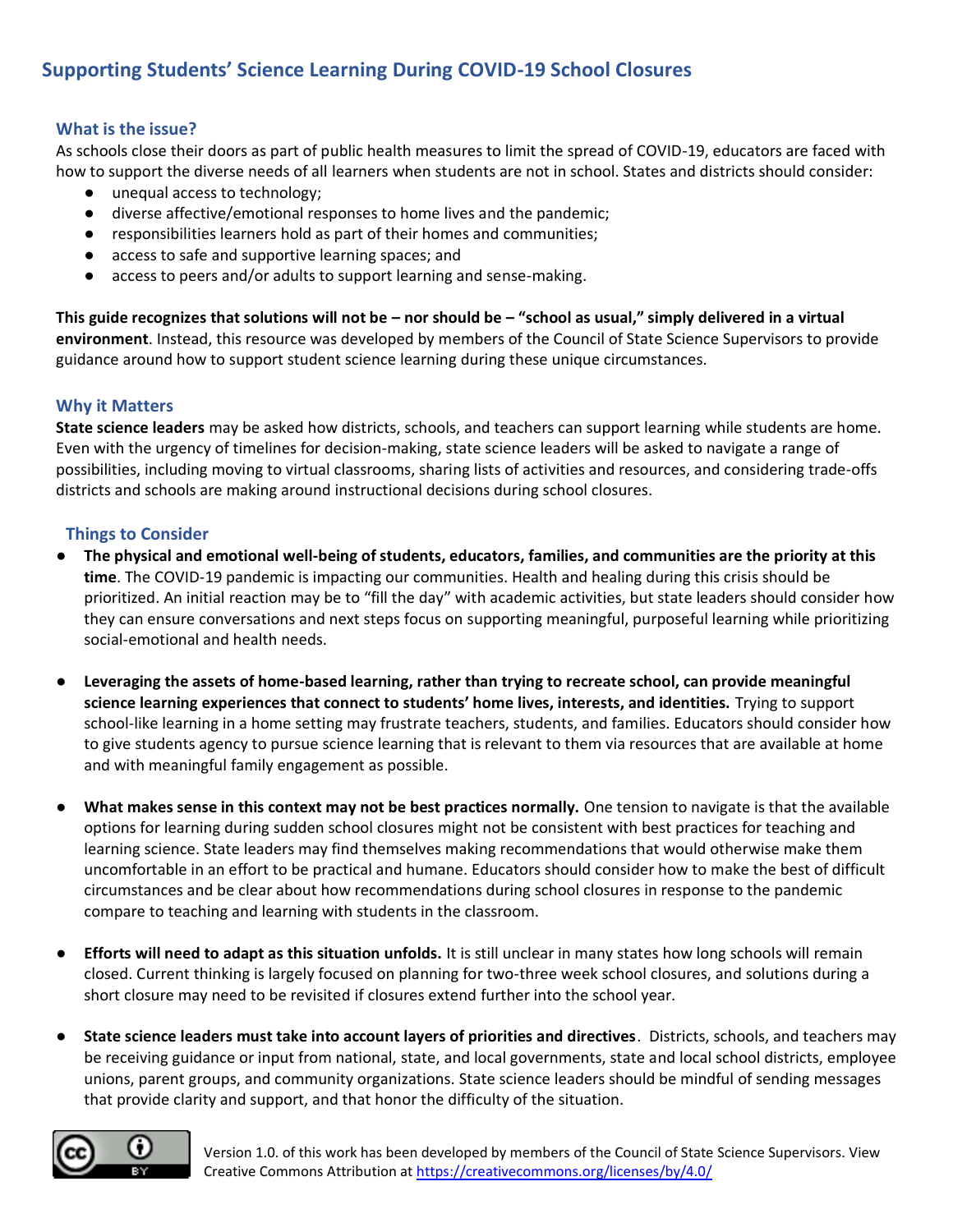● **Given the wide range of opportunities learners will have, grading of work should be approached with caution.**  Many students will not have consistent access to digital devices or the internet at home, or they may have to share devices with others in the household. Visiting public spaces to complete technology-based assignments may not be an option. Further, students may have competing demands on their time. Learning at home should be valued as an opportunity to extend student thinking. Grading of work that requires resources that are not available to all students can deepen inequities.

## **Features of Supportive Resources**

Consider how materials or approaches you are suggesting can be used to:

- Support **flexible scheduling and limited technology access**.
- Engage students in **meaningful science explorations, investigations, and/or sense-making**.
- Encourage students to engage in **activities that already happen in their homes with materials that families already have** (especially so families do not need to purchase additional supplies).
- Help students make **explicit connections to their interests and identities**.
- **Invite family members to be a partner** in students' learning
- Provide students with **choices for how they engage, what they investigate, or how they demonstrate learning**.
- Support students in **self-reflection** related to content and process to support their science learning.
- **Exercise sensitivity** when referencing the current pandemic as a possible phenomenon to investigate.

| Learning experiences should look more like                                                                                                                                                                                                                                                                                                                                                                                                                    | Learning experiences should look less like                                                                                                                                                                                                                                                                                                        |
|---------------------------------------------------------------------------------------------------------------------------------------------------------------------------------------------------------------------------------------------------------------------------------------------------------------------------------------------------------------------------------------------------------------------------------------------------------------|---------------------------------------------------------------------------------------------------------------------------------------------------------------------------------------------------------------------------------------------------------------------------------------------------------------------------------------------------|
| Flexible goals and structures for learning<br>extended time for learning and reflection<br>use of commonly available materials<br>purposeful selection of learning targets<br>allowing students to explore their interests<br>meaningful, manageable tasks and projects<br>opportunities to learn without the use of devices or the<br>internet                                                                                                               | An attempt to recreate school at home<br>assuming a strict "school day" schedule<br>requiring special materials (e.g., lab or materials<br>not commonly found at home)<br>pacing with the planned scope and sequence<br>assigning readings to stay "caught up"<br>packet of worksheets and busy-work<br>all learning experiences happen virtually |
| <b>Purposeful teacher-student interactions</b><br>optional opportunities to connect with teachers and peers<br>virtually and at a variety of times<br>teachers providing coaching, feedback, and encouragement<br>encouraging students to engage in learning and reflection<br>with their families and communities<br>encouraging self-reflection on what students learn and how<br>they learn it                                                             | <b>Teacher-centered instruction</b><br>virtual lectures/classes that all students<br>synchronously attend<br>teachers delivering information and<br>assignments<br>teacher instruction and feedback as the primary<br>mode of facilitating learning                                                                                               |
| Authentic science learning in the home setting<br>connecting science phenomena and problems to household<br>activities, like cooking, fixing things, or gardening<br>asking students to identify relevant problems in their lives<br>$\bullet$<br>and engage in design cycles to address them<br>allowing students to deeply explore phenomena or<br>$\bullet$<br>problems of interest through investigation to build<br>understanding and practice over time | Assignments to "get through" content<br>emphasizing memorizing science content or<br>"checking off" tasks on lists<br>asking students to solve contrived or<br>hypothetical problems, or complete design<br>projects that value form over function<br>trying to cover content through a volume of<br>activities or skipping from topic to topic   |

For examples of what it might look like to engage students in learning experiences that reflect these attributes, check out thi[s sample 3rd grade learning menu d](https://www.sapulpaps.org/UserFiles/Servers/Server_669738/File/Sapulpa/SCHOOLS/LearningMenu1_3rdGrade.pdf)eveloped by our colleague in Oklahoma or [these sample activities s](https://www.ngssphenomena.com/virtual-science-education)hared by NGSS Phenomena. Add your own ideas to a sample learning menu [here.](https://docs.google.com/document/d/1Ku-5B7gKKxOIqwi5Bo2wNrEbWv19eca0XwicJSrdNOM/edit?usp=sharing)